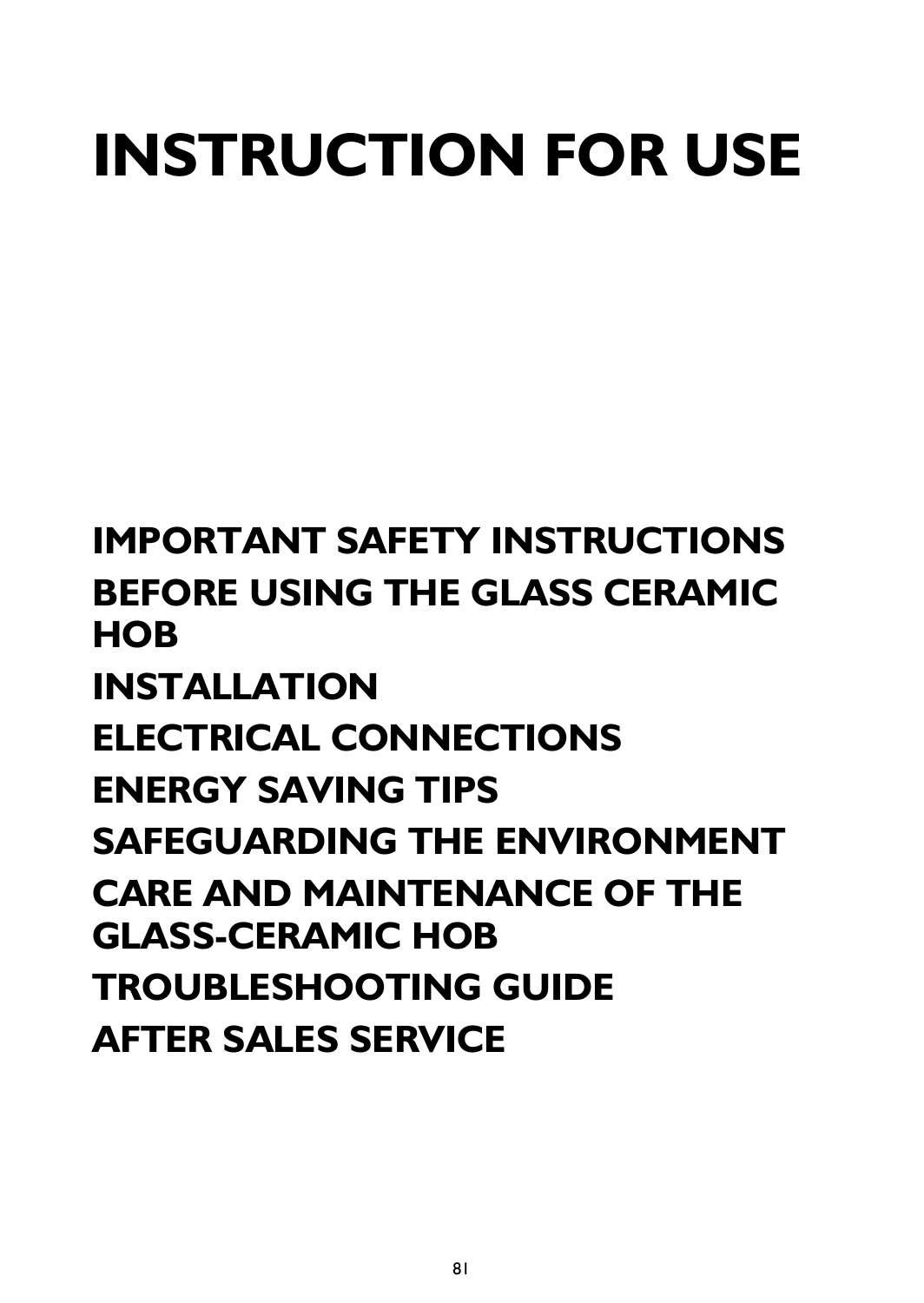# <span id="page-1-0"></span>**IMPORTANT SAFETY INSTRUCTIONS**

# **YOUR SAFETY AND THAT OF OTHERS IS VERY IMPORTANT**

This manual and the appliance itself provide important safety messages, to be read and always observed.

### **WARNING:**

All messages relevant to safety specify the potential risk to which they refer and indicate how to reduce the risk of injury, damage and electric shocks due to incorrect use of the appliance. Make sure to comply with the following:

- **•** The appliance must be disconnected from the power supply before carrying out any installation operation.
- **•** Installation and maintenance must be carried out by a specialised technician, in compliance with the manufacturer's instructions and the local safety regulations in force. Do not repair or replace any part of the appliance unless specifically stated in the user manual.
- **•** The appliance must be earthed.
- **•** The power cable must be long enough for connecting the appliance, fitted in the cabinet, to the power supply.
- **•** For installation to comply with the current safety regulations, an omnipolar switch with minimum contact gap of 3 mm is required.
- **•** Do not use multi-sockets or extension cords.
- **•** Do not pull the appliance's power cable.
- **•** The electrical parts must not be accessible to the user after installation.
- **•** The appliance is designed solely for domestic use for cooking food. No other use is permitted (e.g. heating rooms). The Manufacturer declines any liability for inappropriate use or incorrect setting of the controls.
- **•** The appliance and its accessible parts become hot during use. Care should be taken to avoid touching heating elements. Children less than 8 years old shall be kept away unless continuously supervised.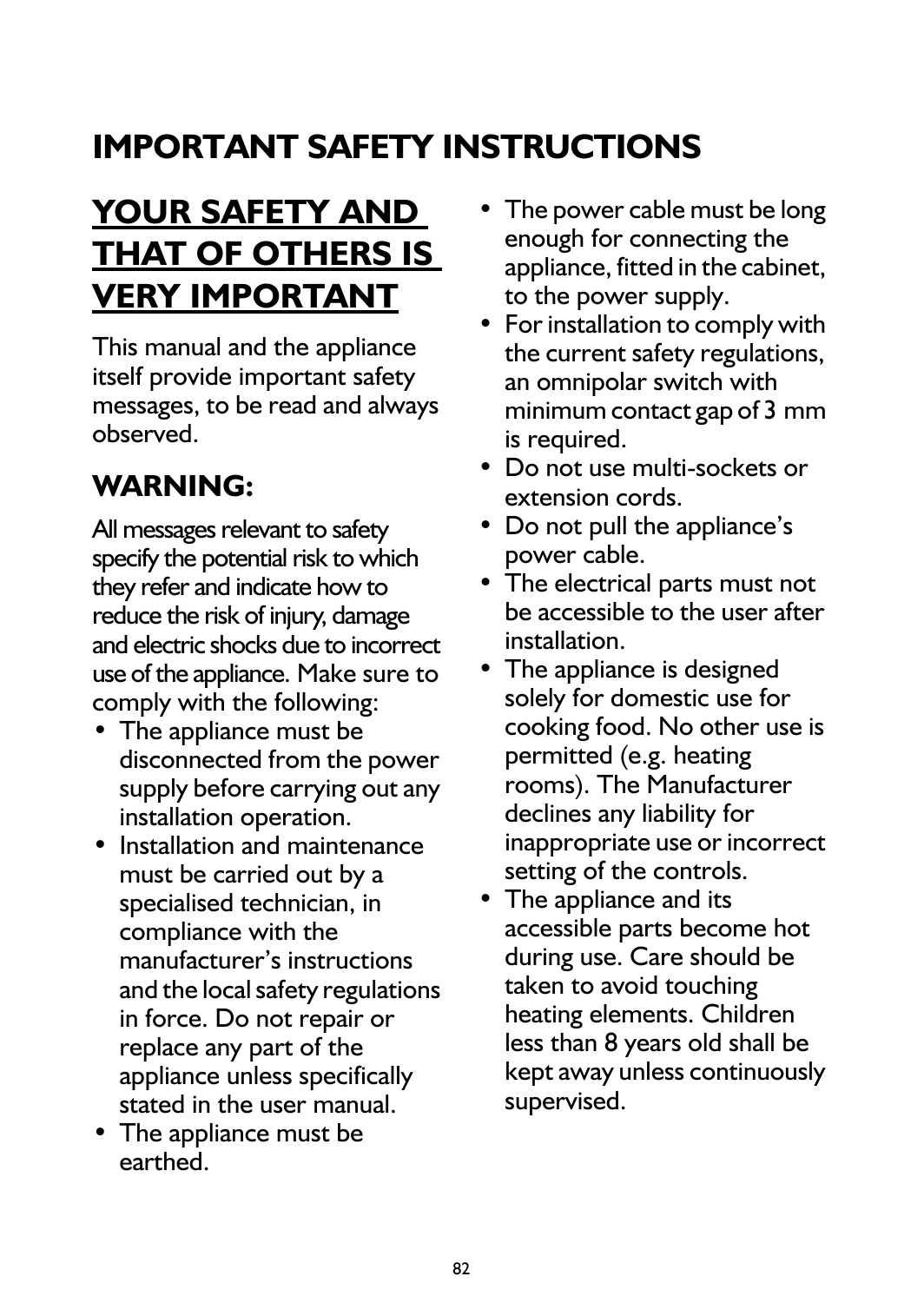- **•** The accessible parts can become very hot during use. Children must be kept away from the appliance and watched over to ensure they do not play with it.
- **•** Do not touch the appliance heating elements during and after use. Do not allow the appliance to come into contact with cloths or other flammable materials until all the components have cooled sufficiently.
- **•** Do not place flammable materials on or near the appliance.
- **•** Overheated oils and fats catch fire easily. Pay attention when cooking food products rich in fat and oil.
- **•** This appliance can be used by children aged from 8 years and above and persons with reduced physical, sensory or mental capabilities or lack of experience and knowledge if they have been given supervision or instruction concerning use of the appliance in a safe way and understand hazards involved. Cleaning and user maintenance shall not be made by children without supervision.
- **•** If the surface is cracked, switch off the appliance to avoid the possibility of electric shock.
- **•** The appliance is not intended to be operated by means of an external timer or separate remote control system.
- **•** Unattended cooking on a hob with fat or oil can be dangerous and may result in fire. NEVER try to extinguish a fire with water, but switch off the appliance and then cover flame e.g. with a lid or a fire blanket.

Danger of fire: do not store items on the cooking surfaces.

- **•** Do not use steam cleaners.
- **•** Metallic objects such as knives, forks, spoons and lids should not be placed on the hob surface since they can get hot.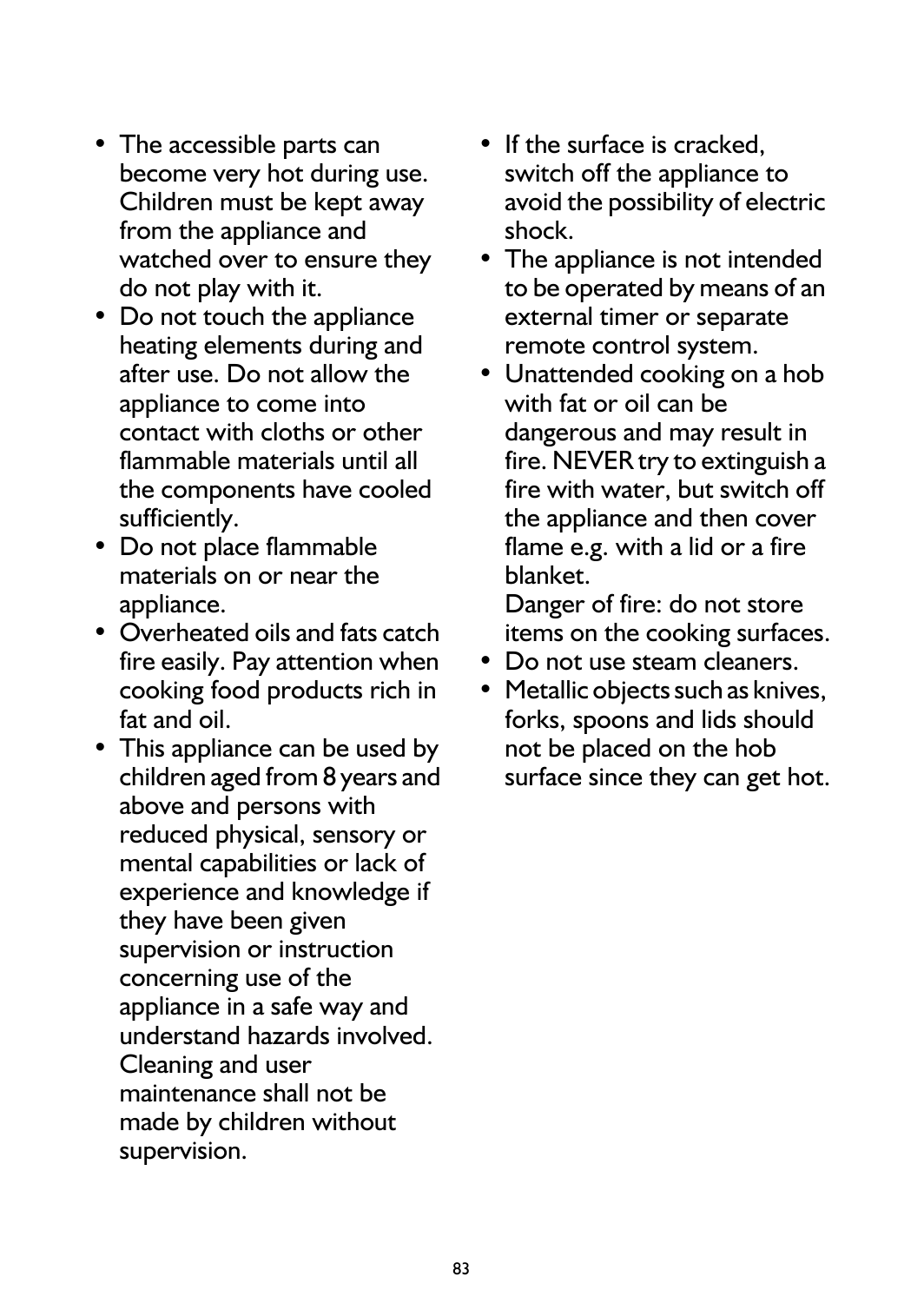### <span id="page-3-0"></span>**BEFORE USING THE GLASS CERAMIC HOB**

**•** To make the most of your new appliance, please read the user instructions carefully and keep them handy for future consultation.

### <span id="page-3-1"></span>**INSTALLATION**

#### **Cooktop**

- **The cooktop must be set into a worktop between 20 mm and 50 mm deep**
- **There must be nothing between the cooktop and the oven (cross rails, brackets, etc.).**
- **The distance between the lower face of the glass ceramic hob and the cupboard or separating panel must be at least 20 mm.**
- **If the cooktop is to be installed next to a column unit, leave a distance of at least 100 mm from the edge of the cooktop to the side of the column unit.**
- **•** Make an opening in the worktop, respecting the dimensions indicated in the enclosed product description sheet.
- **•** Apply the supplied gasket to the cooktop (unless it has already been fitted), after having cleaned its surface.

#### **Important**

In order to prevent the electronic circuits from overheating, and therefore from being damaged, we recommend the following:

**• Do not install the cooktop near a dishwasher or washing machine, so that the electronic circuits do not come into contact with steam or moisture, which could damage them.**

If an oven (from our range of ovens) is installed beneath the cooktop, make sure that it is equipped with a cooling system. If the temperature of the electronic circuits exceeds the maximum permitted temperature, the cooktop will switch off automatically; in this case, wait for a few minutes until the internal temperature of the electronic circuits reaches a tolerable level, at which point it will be possible to switch the hob on again.

**• Switch the hob off after use.**







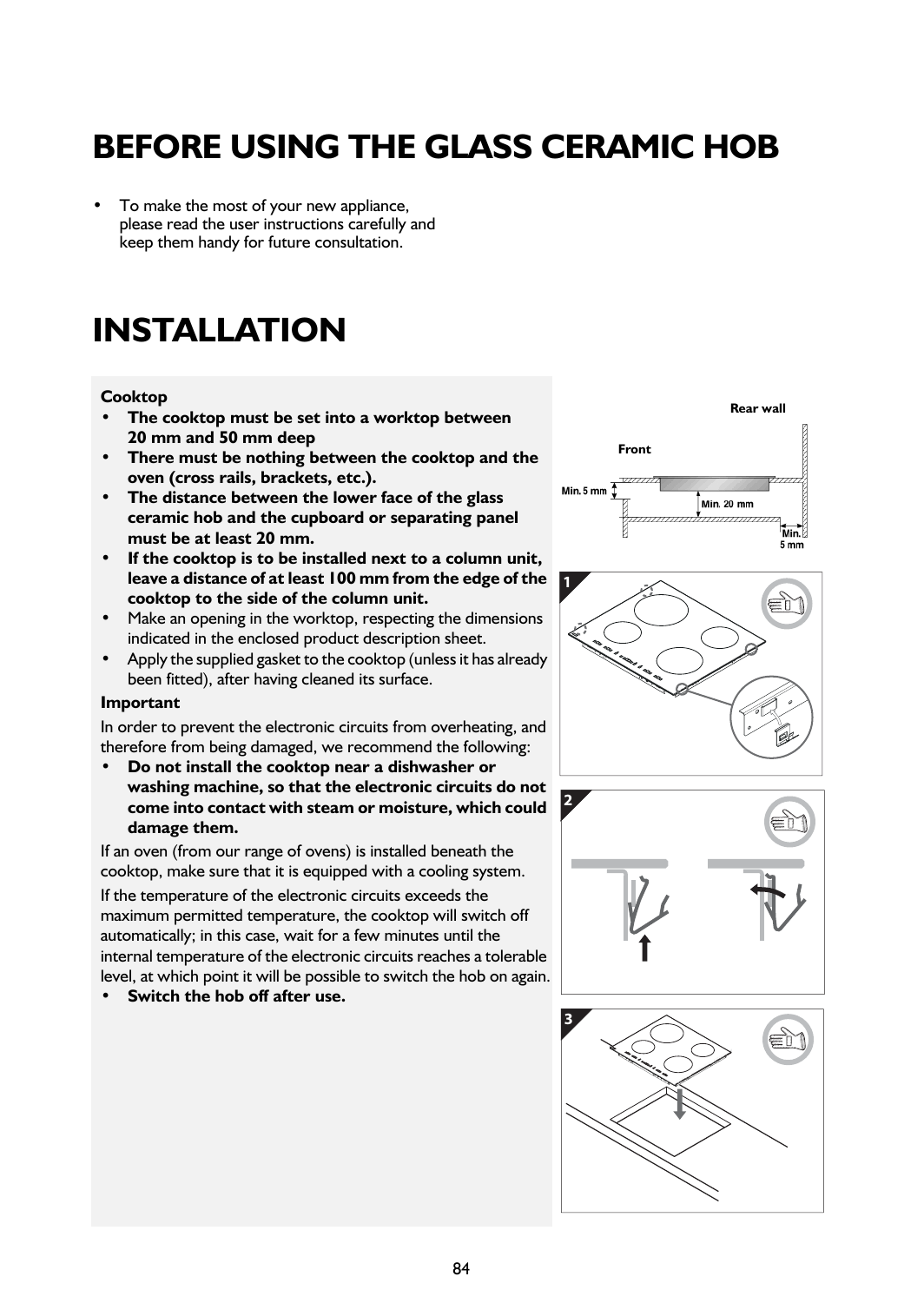### <span id="page-4-0"></span>**ELECTRICAL CONNECTIONS**

Electrical connection must be made before connecting the appliance to the electricity supply. The appliance must be installed by a qualified electrician who is fully aware of current safety and installation regulations. Specifically, installation must be carried out in compliance with the regulations of the local electricity supply company. Make sure that the voltage shown on the rating plate is the same as the power supply voltage in your home. Regulations require that the appliance be earthed: use conductors (including the earth conductor) of the appropriate size only. The manufacturer declines all liability for injury to persons or animals and for damage to property resulting from failure to observe the above regulations. For the electrical connection use a H05RR-F type cable as indicated in the table below:



|  |  |  | Power supply voltage. |
|--|--|--|-----------------------|
|--|--|--|-----------------------|

| <b>Conductors</b>                                     | <b>Amount x size</b>                          |
|-------------------------------------------------------|-----------------------------------------------|
| 220-240V $\sim +$ (                                   | $3 \times 4$ mm <sup>2</sup>                  |
| 230-240V $\sim +$ $\textcircled{\scriptsize{\pm}}$    | $3 \times 4$ mm <sup>2</sup> (Australia only) |
| 220-240V 3~ + $\binom{1}{2}$                          | $4 \times 1.5$ mm <sup>2</sup>                |
| 380-415V 3N $\sim$ + $\textcircled{\scriptsize{\pm}}$ | $5 \times 1.5$ mm <sup>2</sup>                |
| 380-415V 2N $\sim +$ (                                | $4 \times 1.5$ mm <sup>2</sup>                |



**Attention**: the power supply cable must be long enough to allow the cooktop to be removed from the worktop and must be positioned so as to avoid damage or overheating caused by contact with the base.

#### **Connecting to the terminal board**

**Note**: the yellow/green earth wire must be connected to the terminal with the symbol and must be longer than the other wires.

- **•** Remove approx. 70 mm of the cable sheath from the power supply cable (**B**).
- **•** Strip approx. 10 mm of sheath from the wires. Then insert the power supply cable into the cable clamp and connect the wires to the terminal block as indicated in the connection diagram placed close to the terminal block itself.
- **•** Secure the power supply cable (**B**) by means of the cable clamp.
- **•** Close the terminal board with the cover (**A**) securing it with the screw provided.
- **•** After the electrical connection, fit the hob from the top and hook it to the support springs, according to the illustration.

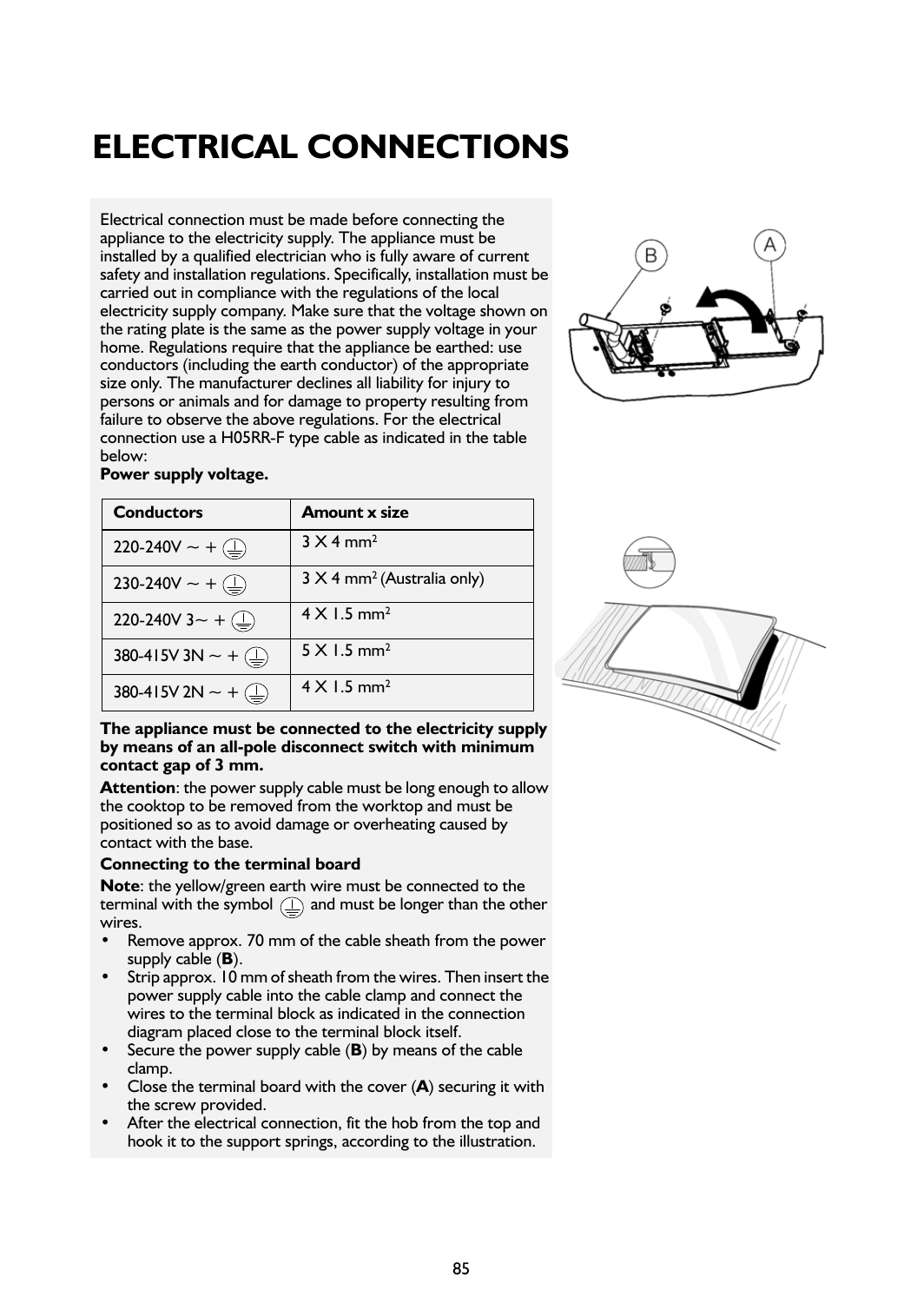### <span id="page-5-1"></span>**ENERGY SAVING TIPS**

- **•** Use pots and pans whose bottom diameter is equal to that of the cooking zone or slightly larger.
- **•** Only use flat-bottomed pots and pans.
- **•** If possible, keep pot lids on when cooking.
- **•** Cook vegetables, potatoes, et. with little water in order to cut down cooking time.
- **•** A pressure cooker allows you to save even more energy and time.



### <span id="page-5-0"></span>**SAFEGUARDING THE ENVIRONMENT**

#### **1. Packing**

**•** The packaging material can be 100% recycled, as confirmed by the recycling symbol  $($ , $\wedge$ ).

#### **2. Products**

This appliance is marked according to the European directive 2012/19/EU on Waste Electrical and Electronic Equipment (WEEE). By ensuring this product is disposed of correctly, you will help prevent potential negative consequences for the environment and human health.

The symbol  $\mathbb X$  on the product, or on the documents accompanying the product, indicates that this appliance may not be treated as household waste. Instead it shall be handed over to the applicable collection point for the recycling of electrical and electronic equipment.

Disposal must be carried out in accordance with local environmental regulations for waste disposal. For more detailed information about treatment, recovery and recycling of this product, please contact your local authority, the household waste disposal service or the shop where you purchased the product.

#### **Declaration of conformity CE**

- **•** This cooktop is suitable for contact with foodstuffs and complies with EEC (CE) Regulation n. 1935/ 2004.
- **•** The appliances are designed solely for use as cooking appliances. Any other use of the appliances (e.g. for room heating) is considered as improper use and potentially dangerous.
- **•** The appliances are designed, built and sold in compliance with:
- **•** safety objectives of the "Low Voltage" Directive 2006/95/EC (which replaces 73/23/EEC and subsequent amendments);
- **•** the protection requirements of Directive "EMC" 2004/108/EC;